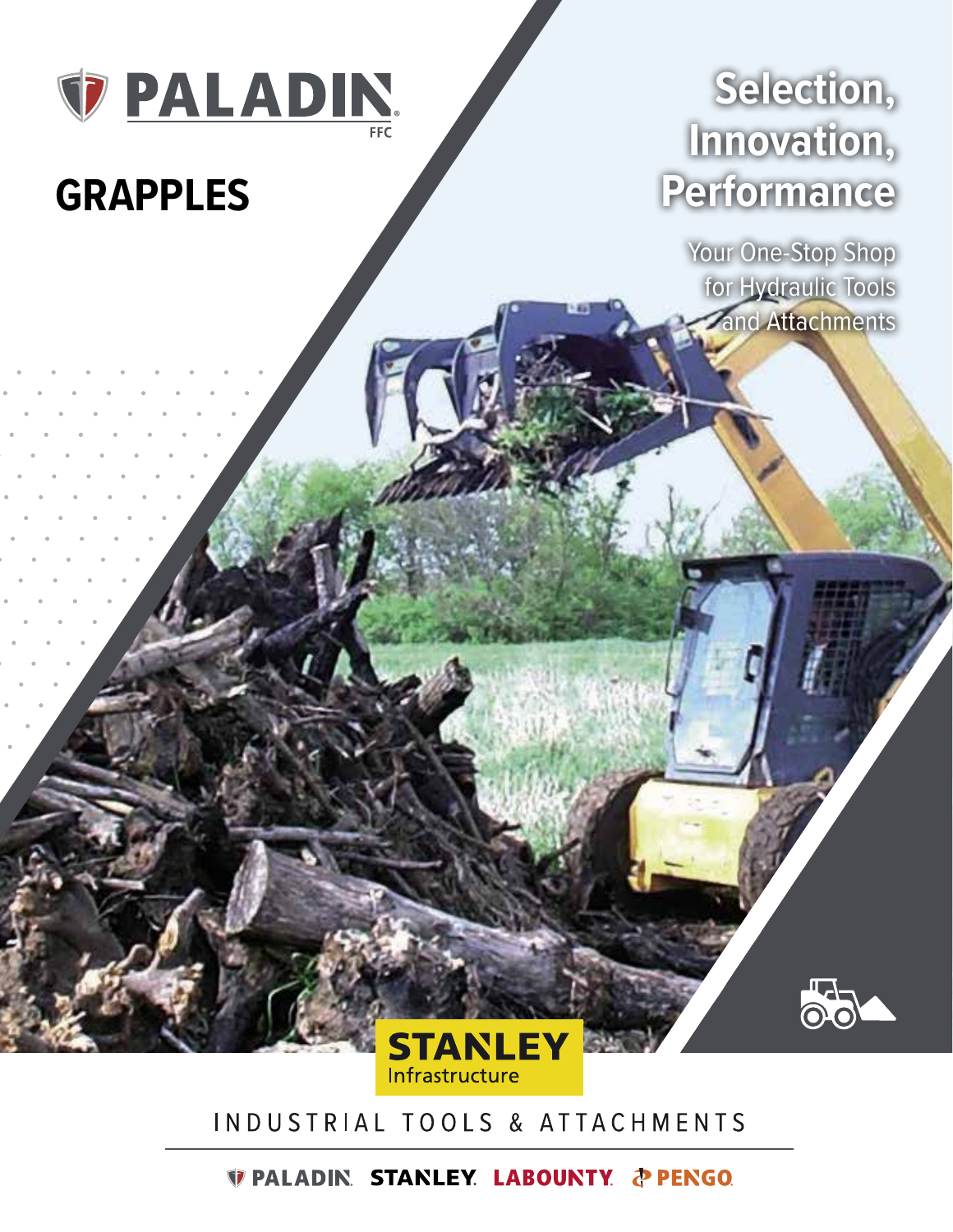

- 6" tine spacing
- Standard cylinder guards protect all cylinder components
- 1¼" cylinder pivot pins
- 1 ¼" x 24" patented grapple pins greatly reduce torsional force
- <sup>3</sup>/<sub>8</sub>" end plates on Utility Grapple ½" end plates on Construction Grapple
- Patented cushioned and sleeved cylinders are  $2" \times 8" \times 1\frac{1}{4"$
- Standard load check valve
- 100,000 PSI yield strength tine material
- Standard cylinder guards protect all cylinder components
- Standard load check valve
- 1¼" cylinder pivot pins
- 1 ¼" x 24" patented grapple pins reduce torsional force
- Patented cushioned cylinders are 2" x 8" x 11/4" on full feature
- Bucket edge drilled for FFC® replaceable edge unless specified
- $\bullet$  Optional  $\frac{3}{4}$ " x 8" double beveled edge

| <b>SPECIFICATIONS</b> | <b>UTILITY BRUSH GRAPPLE</b> |             |            | <b>CONSTRUCTION BRUSH GRAPPLE</b> |            |            |            |
|-----------------------|------------------------------|-------------|------------|-----------------------------------|------------|------------|------------|
|                       | 12260-0022                   | 122266-0022 | 12272-0022 | 11372-0022                        | 11378-0022 | 11384-0022 | 11390-0022 |
| A. Overall Width      | 60.75"                       | 66.75"      | 72.75"     | 73"                               | 79"        | 85"        | 91"        |
| B. Grapple Open       | 33"                          | 33"         | 33"        | 40"                               | 40"        | 40"        | 40"        |
| C. Grapple Closed     | 17.375"                      | 17.375"     | 17.375"    | 16.5"                             | 16.5"      | 16.5"      | 16.5"      |
| D. Overall Depth      | 36"                          | 36"         | 36"        | 39"                               | 39"        | 39"        | 39"        |
| Weight                | 723 lbs                      | 740 lbs     | 775 lbs    | 925 lbs                           | 999 lbs    | $1054$ lbs | $1105$ lbs |
| Number of Tines       | 11                           | 12          | 14         | 14                                | 14         | 16         | 16         |

IMPORTANT: All replacement hydraulic hoses and fittings must have a minimum rated working pressure of 4000 psi. MPORTANT: All replacement hydraulic hoses and fittings must have a minimum rated working pressure of 4000 psi. *\*NOTE: When ordering new Grapples you must also order the appropriate hose kit. The new Grapples will not automatically ship with hoses.*

| <b>SPECIFICATIONS</b>              |            | <b>UTILITY SCRAP GRAPPLE</b> |            | <b>CONSTRUCTION SCRAP GRAPPLE</b> |            |            |  |
|------------------------------------|------------|------------------------------|------------|-----------------------------------|------------|------------|--|
|                                    | 12860-0022 | 12866-0022                   | 12872-0022 | 11876-0022                        | 11882-0022 | 11888-0022 |  |
| A. Overall Width                   | 60.75"     | 66.75"                       | 72.75"     | 76"                               | 82"        | 88"        |  |
| B. Overall Height - Grapple Open   | 34"        | 34"                          | 34"        | 40"                               | 40"        | 40"        |  |
| C. Overall Height - Grapple Closed | 19.75"     | 19.75"                       | 19.75"     | 20"                               | 20"        | 20"        |  |
| D. Overall Depth                   | 36"        | 36"                          | 36"        | 38"                               | 38"        | 38"        |  |
| Weight                             | 738 lbs    | 788 lbs                      | 835 lbs    | 1081 lbs                          | $1133$ lbs | 1180 lbs   |  |
| Number of Tines                    |            | 12                           | 14         | 14                                | 14         | 16         |  |

*\*NOTE: When ordering new Grapples you must also order the appropriate hose kit.* 

*The new Grapples will not automatically ship with hoses.*

| <b>Carrier Specifications:</b> | Utility    | Cor  |
|--------------------------------|------------|------|
| lift capacities                | <4.000 lbs | </td |
| operating weight               | <6,500 lbs | ؟>   |



| <b>Carrier Specifications:</b> | Utility       | Construction |
|--------------------------------|---------------|--------------|
| lift capacities                | <4.000 lbs    | <5.000 lbs   |
| operating weight               | $<$ 6.500 lbs | <9.500 lbs   |

### **BRUSH GRAPPLES SCRAPPLES**



|              | TIOSE INTTUITINUIIIDEIS        |              |
|--------------|--------------------------------|--------------|
| ഭറ"          | "רו                            |              |
| MTC1112 0022 | $MTC1112$ $\cap$ $\cap$ $\cap$ | MTC1112 0792 |





| www.paladinattachments.com | 833.723.1843 | FFC Grapples |
|----------------------------|--------------|--------------|
|                            |              |              |

| 60"          | 80"          | 88"          |
|--------------|--------------|--------------|
| MTG1113-0022 | MTG1113-0903 | MTG1113-9783 |

| 60"          | 80"          | 88"          |
|--------------|--------------|--------------|
| MTG1113-0022 | MTG1113-0903 | MTG1113-9783 |

#### **Hose Kit Part Numbers Hose Kit Part Numbers**